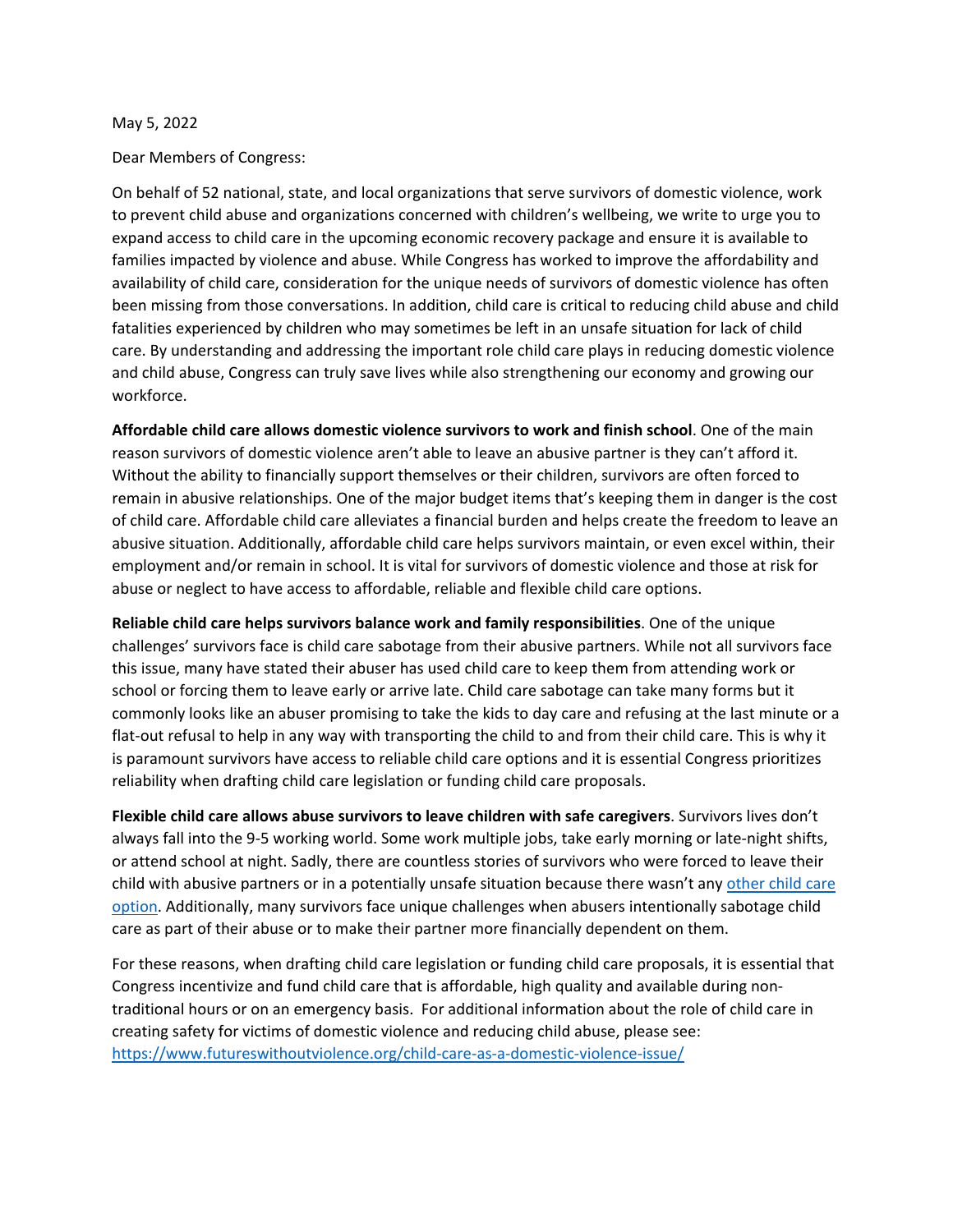Thank you for your time and attention on this matter. Should you have any questions related to this letter and the accompanying document, please reach out to Kiersten Stewart, [kstewart@futureswithoutviolence.org,](mailto:kstewart@futureswithoutviolence.org) or Kate Miceli at [kmiceli@futureswithoutviolence.org.](mailto:kmiceli@futureswithoutviolence.org)

Sincerely,

Alaska Native Women's Resource Center American Association of University Women Apna Ghar, Inc. (Our Home) Asian Pacific Institute on Gender-Based Violence Cairo Women's Shelter, Inc. Caminar Latino-Latinos United for Peace and Equity Center for Law and Social Policy Child Care Law Center Citizens' Committee for Children of New York Congregation of Our Lady of Charity of the Good Shepherd, U.S. Provinces Crisis Center Foundation Esperanza United (Formerly Casa de Esperanza National Latin@ Network) Family Justice Center of St. Joseph County Futures Without Violence Greater Boston Legal Services Guardian Angel Community Services Harbor House Hispanic Federation Hope of Ogle County Illinois Coalition Against Domestic Violence Ipas Partners for Reproductive Justice Jewish Women International Legal Momentum, The Women's Legal Defense and Education Fund Los Angeles LGBT Center Metropolitan Family Services